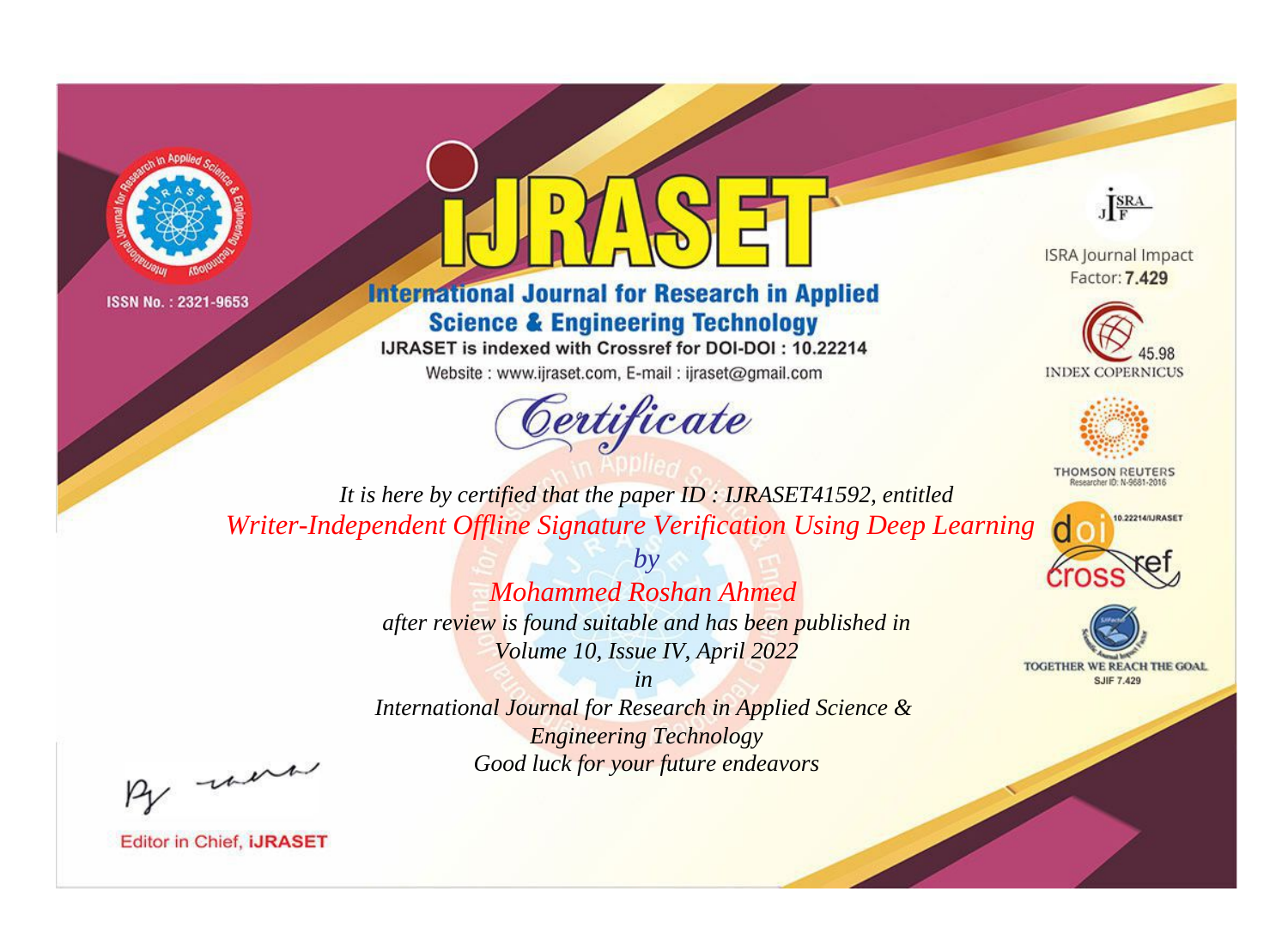



**International Journal for Research in Applied Science & Engineering Technology** 

IJRASET is indexed with Crossref for DOI-DOI: 10.22214

Website: www.ijraset.com, E-mail: ijraset@gmail.com





**ISRA Journal Impact** Factor: 7.429





**THOMSON REUTERS** 



TOGETHER WE REACH THE GOAL **SJIF 7.429** 

*It is here by certified that the paper ID : IJRASET41592, entitled Writer-Independent Offline Signature Verification Using Deep Learning*

> *Mohamed Nouman after review is found suitable and has been published in Volume 10, Issue IV, April 2022*

*by*

*in* 

*International Journal for Research in Applied Science & Engineering Technology Good luck for your future endeavors*

By morn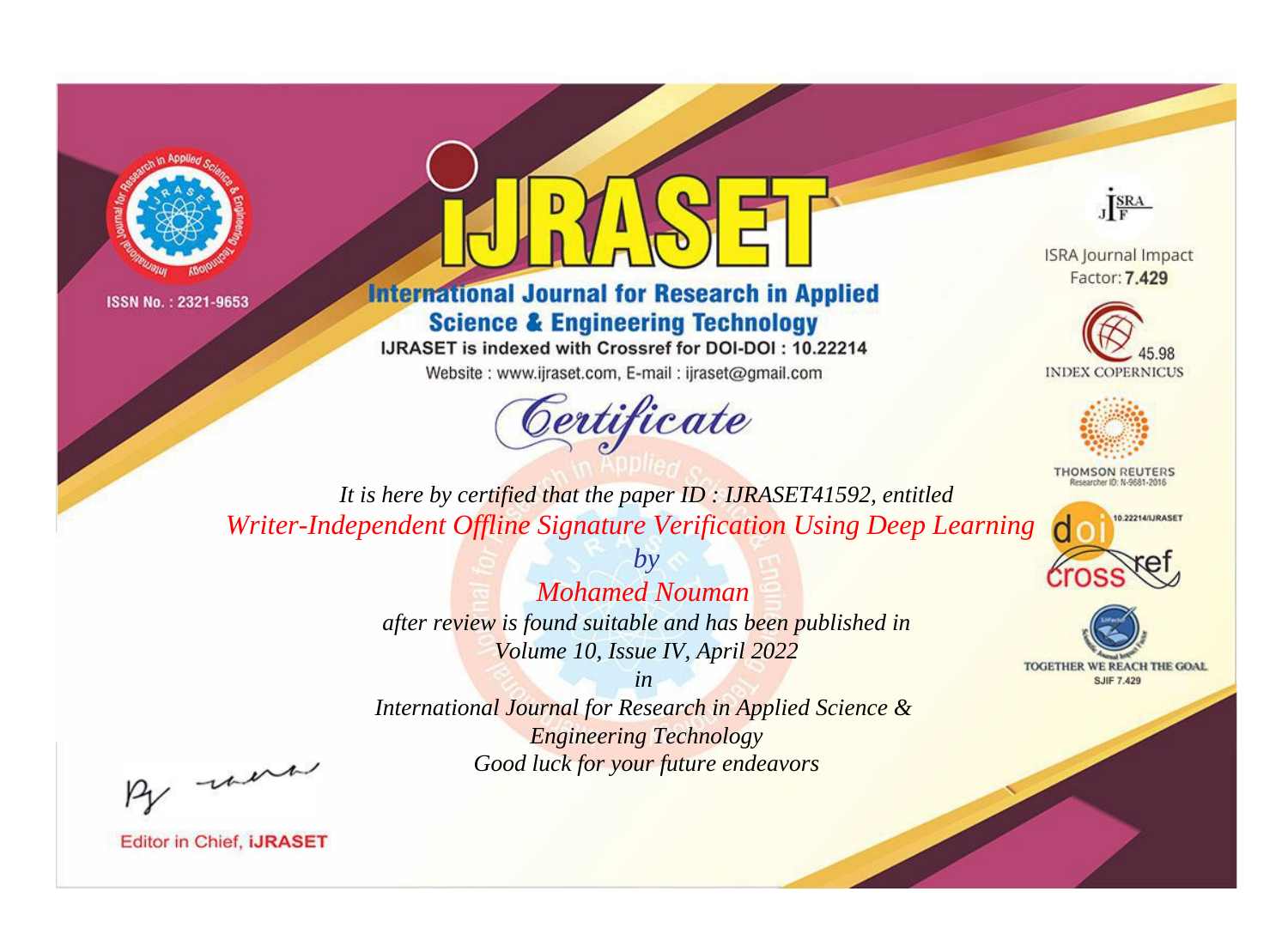



**International Journal for Research in Applied Science & Engineering Technology** 

IJRASET is indexed with Crossref for DOI-DOI: 10.22214

Website: www.ijraset.com, E-mail: ijraset@gmail.com



JERA

**ISRA Journal Impact** Factor: 7.429





**THOMSON REUTERS** 



TOGETHER WE REACH THE GOAL **SJIF 7.429** 

*It is here by certified that the paper ID : IJRASET41592, entitled Writer-Independent Offline Signature Verification Using Deep Learning*

> *Mohith C Shekar after review is found suitable and has been published in Volume 10, Issue IV, April 2022*

*by*

*in* 

*International Journal for Research in Applied Science & Engineering Technology Good luck for your future endeavors*

By morn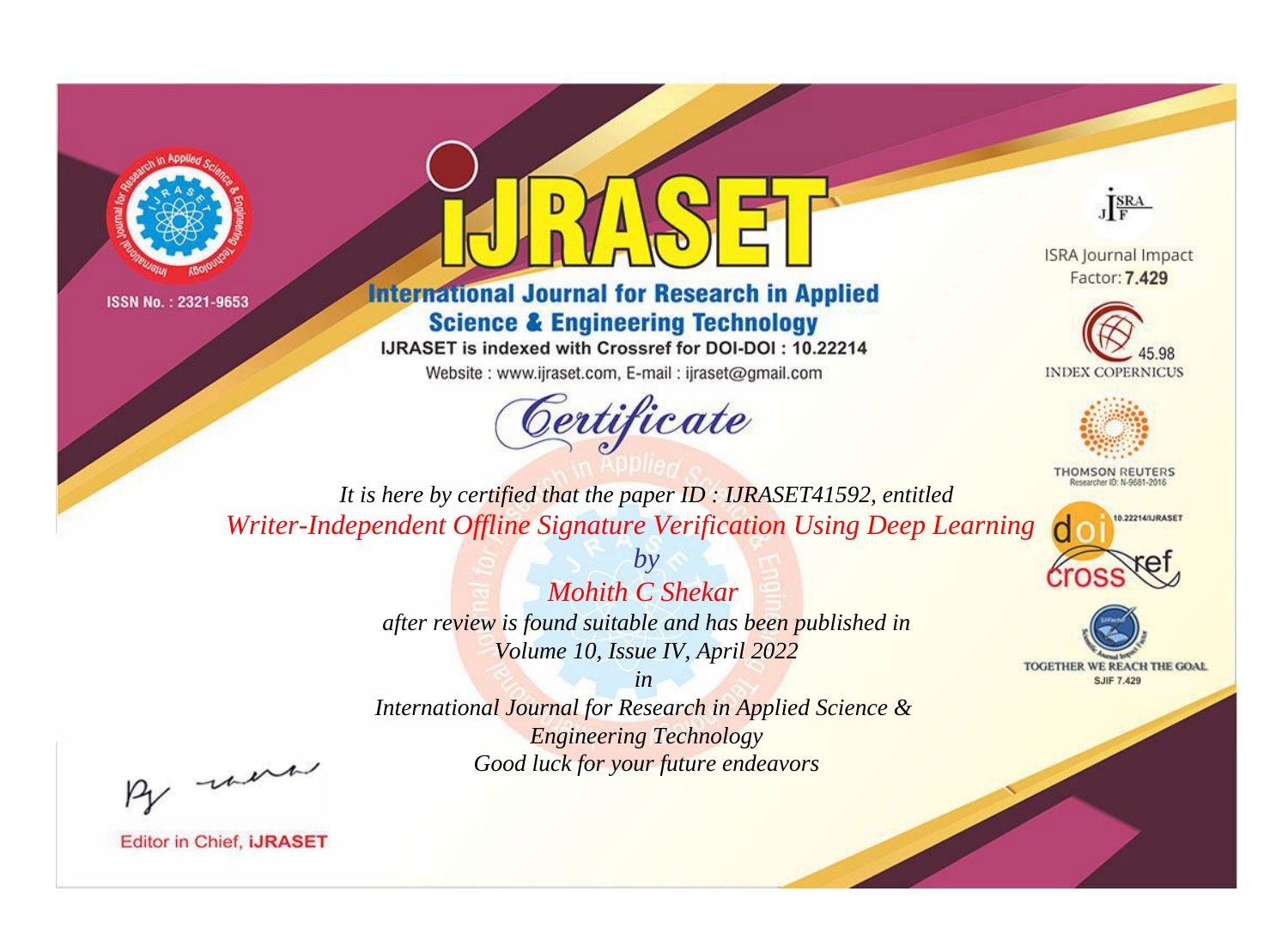



**International Journal for Research in Applied Science & Engineering Technology** 

IJRASET is indexed with Crossref for DOI-DOI: 10.22214

Website: www.ijraset.com, E-mail: ijraset@gmail.com



JERA

**ISRA Journal Impact** Factor: 7.429





**THOMSON REUTERS** 



TOGETHER WE REACH THE GOAL **SJIF 7.429** 

*It is here by certified that the paper ID : IJRASET41592, entitled Writer-Independent Offline Signature Verification Using Deep Learning*

> *Manoj L M after review is found suitable and has been published in Volume 10, Issue IV, April 2022*

*by*

*in* 

*International Journal for Research in Applied Science & Engineering Technology Good luck for your future endeavors*

By morn